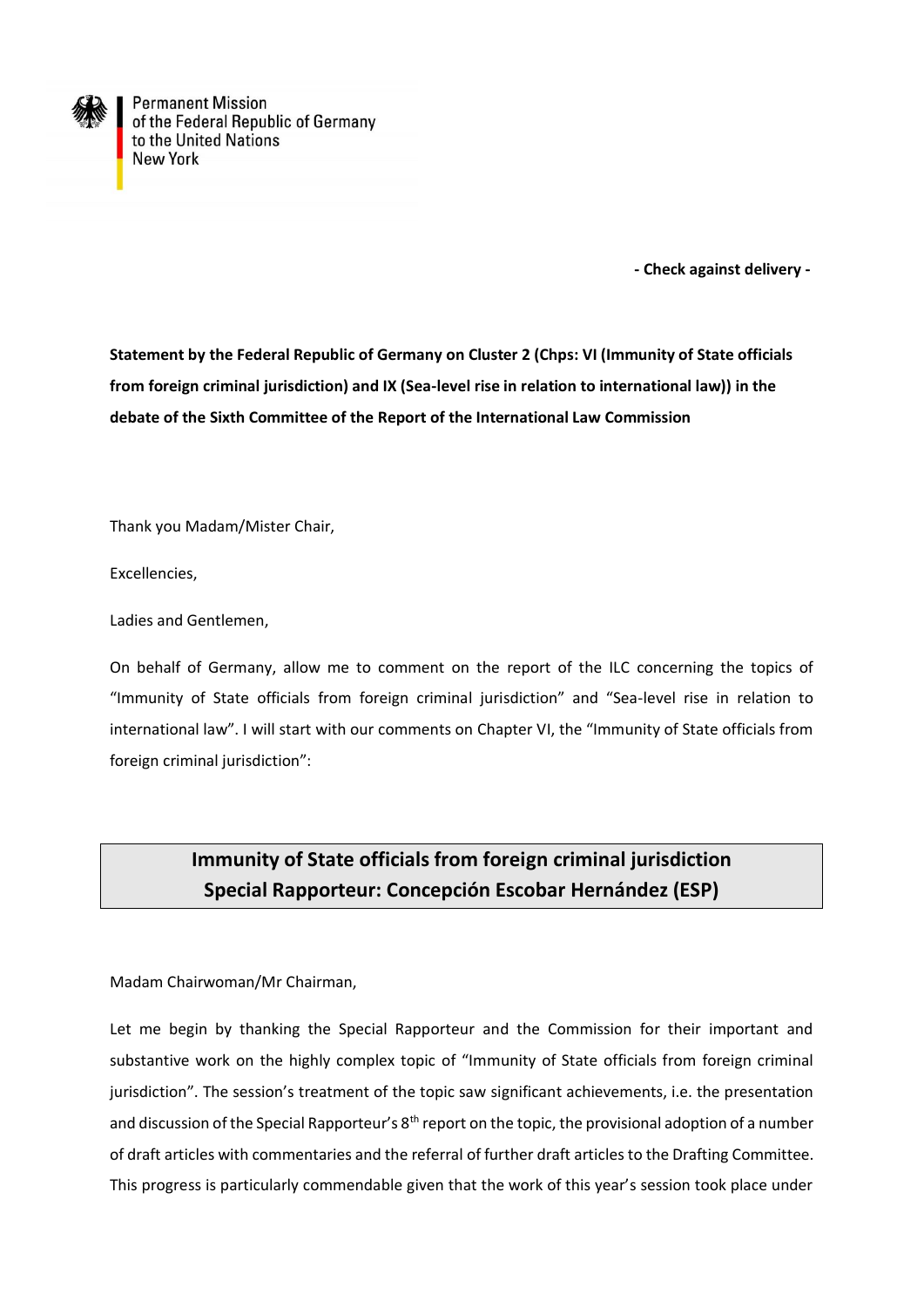the difficult conditions imposed by the COVID 19 pandemic. With the work on this project hence entering its finalization phase, Germany would like to avail itself of the opportunity to make (1) some general comments on the project and the way ahead before (2) addressing specific issues regarding the Special Rapporteur's 8<sup>th</sup> report and its discussion in the Commission.

As we have stated before, the importance of this topic in Germany's view cannot be overstated. The commitment to the fight against impunity notably for the most serious crimes under international law continues to be one of the most significant tenets of German justice and foreign policy. Germany is committed to the Nuremberg Principles, including, in particular, the core concept that "[t]he fact that a person who committed an act which constitutes a crime under international law acted as Head of State or responsible Government official does not relieve him from responsibility under international law." (Principle III of the 'Principles of International Law Recognized in the Charter of the Nürnberg Tribunal and in the Judgement of the Tribunal" as adopted by the International Law Commission in 1950). The investigation and prosecution of crimes under international law by domestic prosecutors and courts under certain conditions is an indispensable element of our international criminal justice architecture and, in parts, an obligation under international law – Germany has fundamentally espoused this notion with the creation of the German Code of Crimes against International Law which came into force in 2002 and which provides a basis for the prosecution of certain crimes under international law, *inter alia* on the basis of universal jurisdiction. In practice, based on this law, German prosecutors and courts make an important contribution to the investigation and prosecution of crimes under international law.

At the same time, immunities, including those of state officials from foreign criminal jurisdiction, are a core element of protecting our international legal system based on the principle of sovereign equality of States. They constitute an elementary functional basis of stable and peaceful inter-state relations. As has been emphasized by the Commission, its work on this project fulfils an important function in further clarifying how these potentially competing interests – the need for effective criminal proceedings and for stability in international relations – are and can best be balanced by States, also taking into account the procedural provisions and safeguards regarding immunity.

Given the sensitivity of such balancing, and the ongoing controversy surrounding this topic, Germany would like to reiterate, once again, its standing position that it is essential for the Commission to clearly distinguish between findings of *lex lata* and propositions for a progressive development of international law. It should be considered whether the respective status of each draft article (or even sub-section) is marked in the commentaries. In Germany's view, far-reaching transparency on this issue would greatly benefit the finalized version of the draft articles and facilitate their broad acceptance. Given that the draft articles, once adopted in total, will in our understanding contain a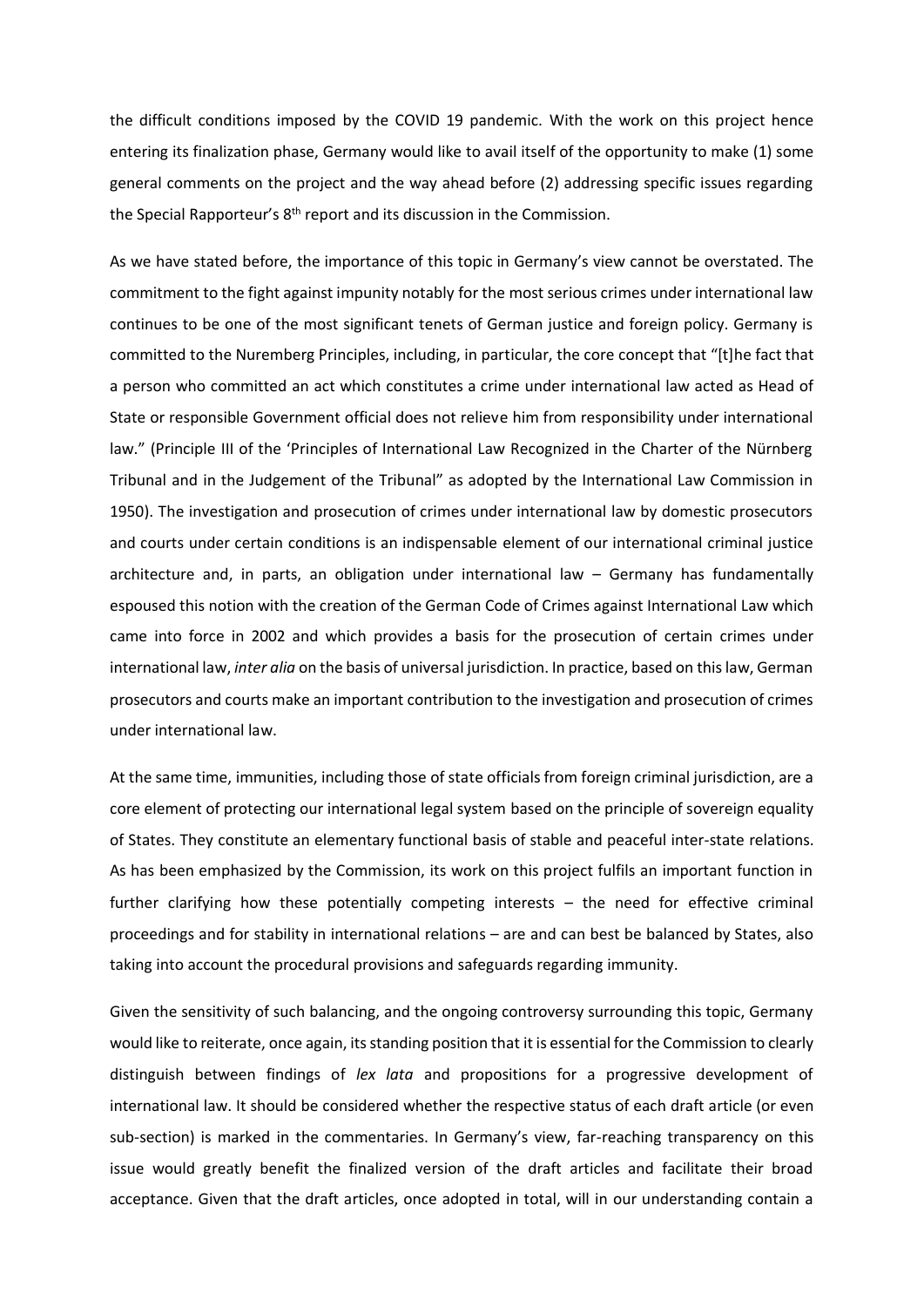mixture of identified *leges latae* and proposed *leges ferendae* (for example with regard to certain procedural safeguards), Germany would like to re-emphasize that any substantial change of international law in this area proposed by the Commission would have to be agreed upon by States by treaty.

Germany urges the Commission to continue, during the finalization phase of the project, to scrupulously examine state practice, including any court decisions and proceedings both regarding exceptions to immunity *ratione materiae* as well as procedural safeguards, but also possible statements by governments. It appears that the controversial discussions in the Commission and in the Sixth Committee on draft article 7 have catalyzed wider discourses and laid open a certain amount of uncertainty on the application and precise scope of immunity *ratione materiae*. Any reactions in state practice and communicated *opinio iuris* to the discussions thus triggered should be taken into account to the extent possible.

Germany continues to follow this project closely also because of recent important developments in the German jurisprudence on immunities of state officials: On 28 January 2021 the German Federal Court of Justice (Bundesgerichtshof) decided on an appeals case which involved the prior conviction of a former first lieutenant of the Afghan armed forces *inter alia* for war crimes based on the German Code of Crimes against International Law. In essence, the Court found that according to customary international law, criminal prosecution by a domestic court for certain war crimes was not barred by functional immunity if the acts were committed abroad by a foreign state official of subordinate rank in the exercise of his sovereign functions. The judgement formally addresses the issue of immunity in the context of certain war crimes only but the dictum has been interpreted as providing a basis also for German courts to deem immunity *ratione materiae* inapplicable in cases involving other crimes under customary international law, i.e. also crimes against humanity, genocide and the crime of aggression, all of which are punishable under the German Code of Crimes against International Law.

The Court also decided that it was not under an obligation to refer the matter to the Federal Constitutional Court. The latter shall render a decision, *inter alia,* if, in the course of litigation, doubt exists whether (and with what scope) a general rule of international law is an integral part of federal law. For the time being, the Federal Court of Justice's judgement is hence the highest-rank judicial decision in Germany on the issue of immunities of state officials from foreign criminal jurisdiction during recent times. It constitutes important German State practice and will have a significant bearing also on the German government's position on the present topic.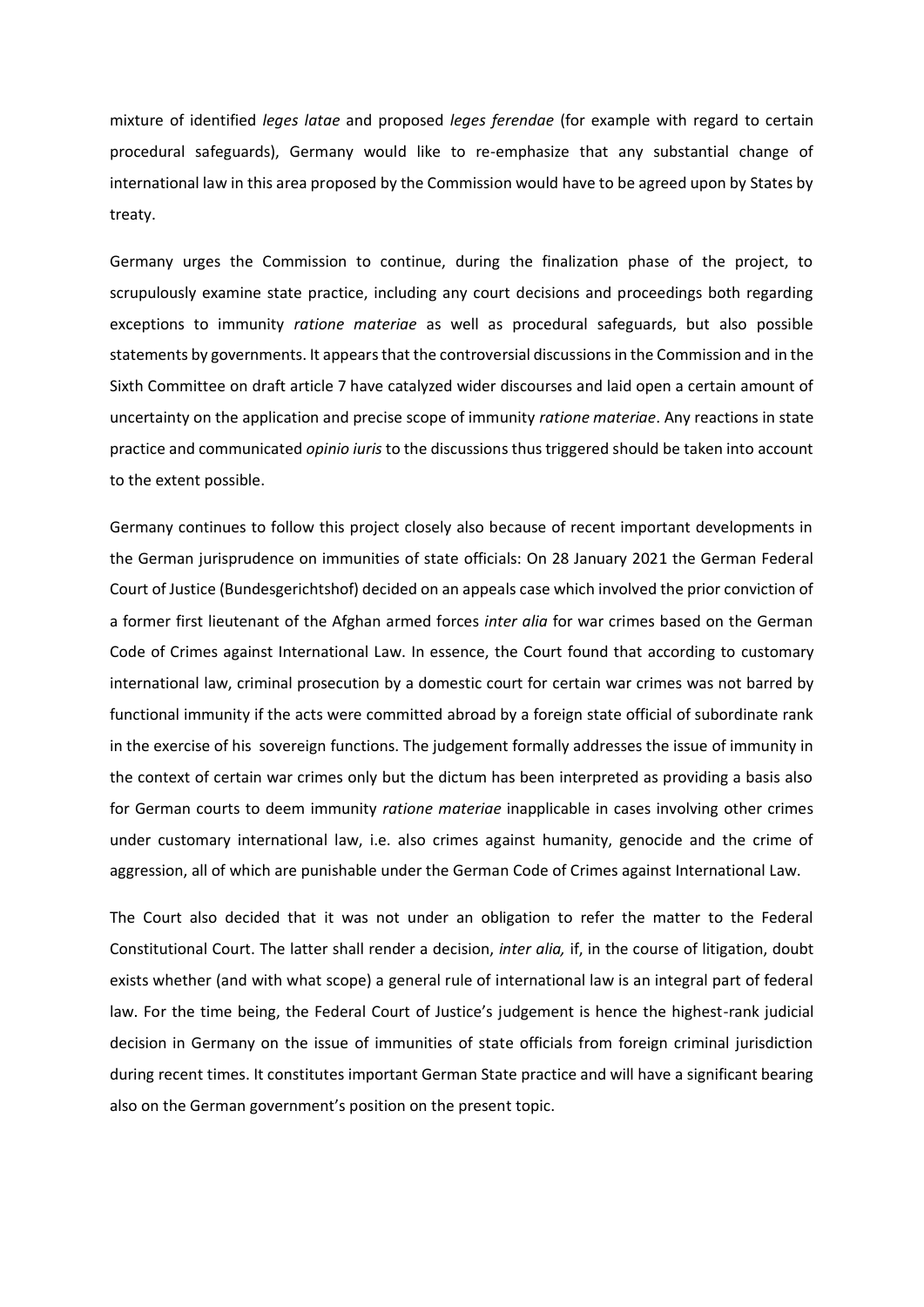As the Commission's work on this topic draws to a close, Germany would also like to highlight in general terms the importance of clearly distinguishing between the various types of immunity under international law and, respectively, the different situations in which questions of immunity under international law might be raised. Beyond their subject and scope of application, the draft articles as well as the concomitant debates and discourses should generally not be interpreted as carrying implications for other immunities such as, in particular, those of states in civil proceedings, etc. The need to scrupulously differentiate between the various types of immunity and the situations in which immunities might be raised is well established in international case-law and was alluded to also in the Federal Court of Justice's judgement of 28 January 2021.

As regards this year's work of the Commission on the subject, Germany would like to commend the Special Rapporteur for her knowledgeable and nuanced  $8<sup>th</sup>$  report and agrees with the Special Rapporteur that a clear line should be drawn between the present topic on the one hand and the rules governing the functioning of international criminal courts and tribunals (or, respectively, the exercise of criminal jurisdiction in the context of proceedings against State officials before international criminal courts and tribunals) on the other hand. The distinction should be made explicit in the draft articles. In particular, the present topic appears not to be the right context to elaborate on the highly complex interplay of domestic and international criminal justice and prosecutorial systems in cooperation situations in a generalized fashion. Any impression that the draft articles could carry legal implications for the rules governing the operations of international criminal courts and tribunals should be avoided. Germany generally sees a 'without prejudice-clause' as a good means to counteract such impression. Such type of clause will add to the clarity and the transparency of the draft articles and Germany looks forward with interest to the Drafting Committee's conclusions as regards its exact formulation. We also share the view that the term "international criminal courts" as used in current draft article 18 should be further clarified, defined (possibly in the commentaries) or broadened so as to encompass also other criminal justice bodies which are partly rooted in international law such as hybrid tribunals, etc.

Germany notes with interest the inclusion of provisions on a dispute settlement mechanism in the draft articles. Based on a preliminary examination, we are under the impression that draft article 17 as proposed by the Special Rapporteur gives rise to a number of fundamental systematic and practical questions. In many States, including Germany, it shall be for the courts of the forum State that are competent to exercise jurisdiction to determine the immunity of State officials from foreign criminal jurisdiction and this has also been the approach of the original draft article 9 as proposed by the Special Rapporteur in her  $7<sup>th</sup>$  report on the determination of immunity which continues to be under review, now as draft article 13, in the Drafting Committee. Following this principle, the opportunity of either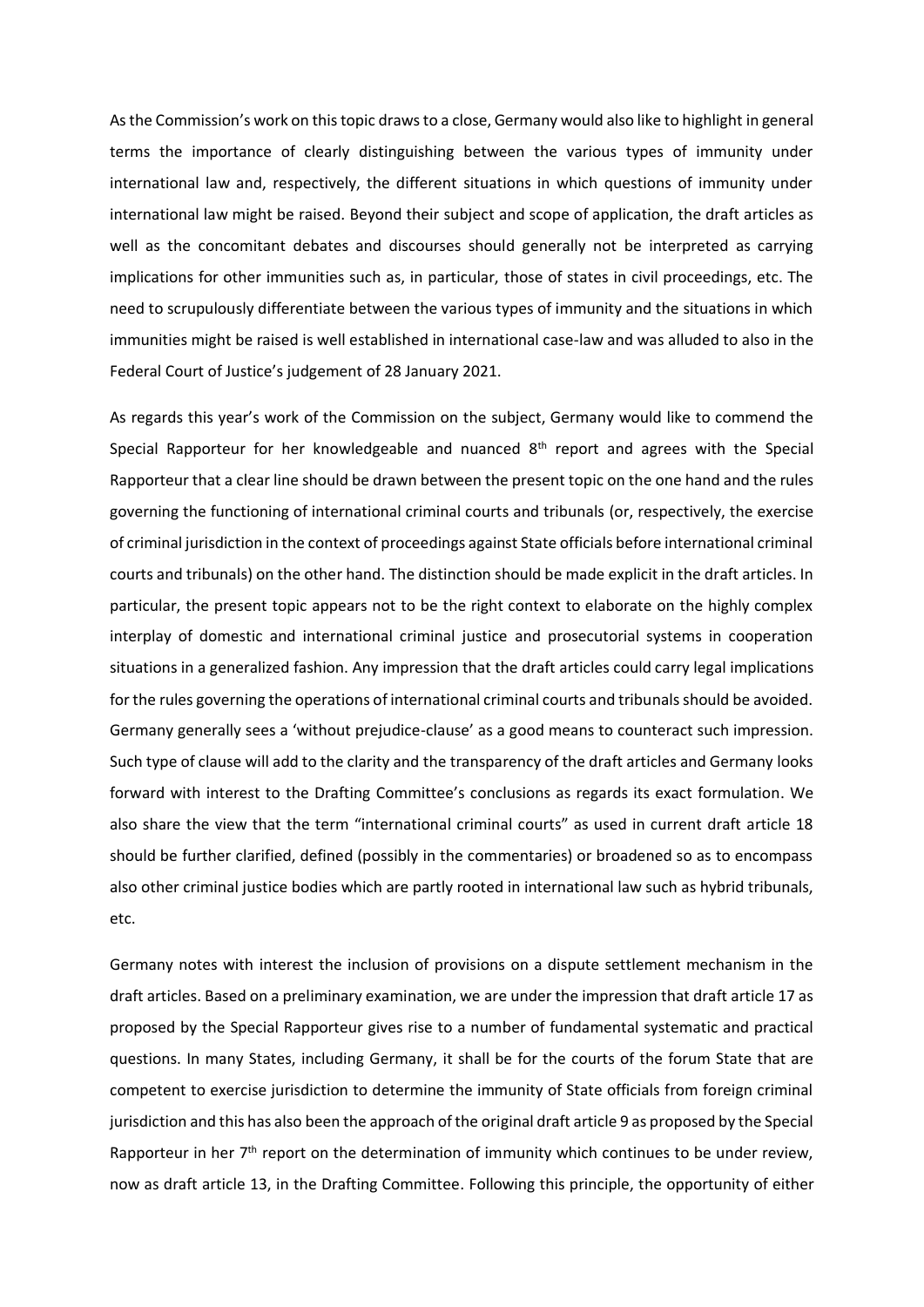the forum state or the state of the official to refer an inter-state dispute with regard to the determination and application of immunity to arbitration or to the International Court of Justice, as proposed in draft article 17 para.  $2 - a$  matter which would typically be decided by the respective governments – might call the independence of the domestic courts into question. The independence of domestic courts may in particular also be affected by the obligation to suspend domestic proceedings pending inter-State dispute resolution, as provided in draft article 17 para. 3. This proposed obligation not only raises difficult questions regarding the separation of powers but might also have unintended implications for the effective investigation and prosecution of crimes in cases in which immunity does not apply. Under no circumstances should the aforementioned fight against impunity as a commitment of the international community of states be undermined. A dispute settlement mechanism that would jeopardize legitimate efforts and measures of criminal prosecution in cases in which immunity does not apply cannot be accepted. Notwithstanding these initial thoughts, Germany is looking forward to further discussing draft article 17 in the ongoing debates.

As regards the draft articles and commentaries on procedural rules and safeguards provisionally adopted by the Commission, Germany notes with interest and general approval the finalized draft article 8 *ante*, which clarifies the scope of application of Part IV of procedural provisions and safeguards. Germany deems that this article considerably adds to the certainty of the draft articles and facilitates their understanding. Besides this aspect, Germany refers to its comments made in its statement 2019 on the issue of procedural rules and safeguards and reserves the option to comment on the set of procedural provisions and safeguards, which are highly interconnected, in its entirety, once it has been provisionally adopted by the Commission.

Madam Chairwoman/Mr Chairman, let me close my remarks on this first topic of the cluster by once again extending my gratitude to Special Rapporteur Concepción Escobar Hernández and the members of the Commission for their impressive work on this highly relevant topic – a topic which Germany will continue to follow with great interest and attention.

## **Sea-level rise in relation to international law**

Madam Chairwoman/Mr Chairman,

Germany also welcomes and follows with great interest the Commission's work on the seminal topic "Sea-level rise in relation to international law." Sea-level rise will impact all coastal states, including those with coastal Megacities and instable coastlines, and all other States due to the significant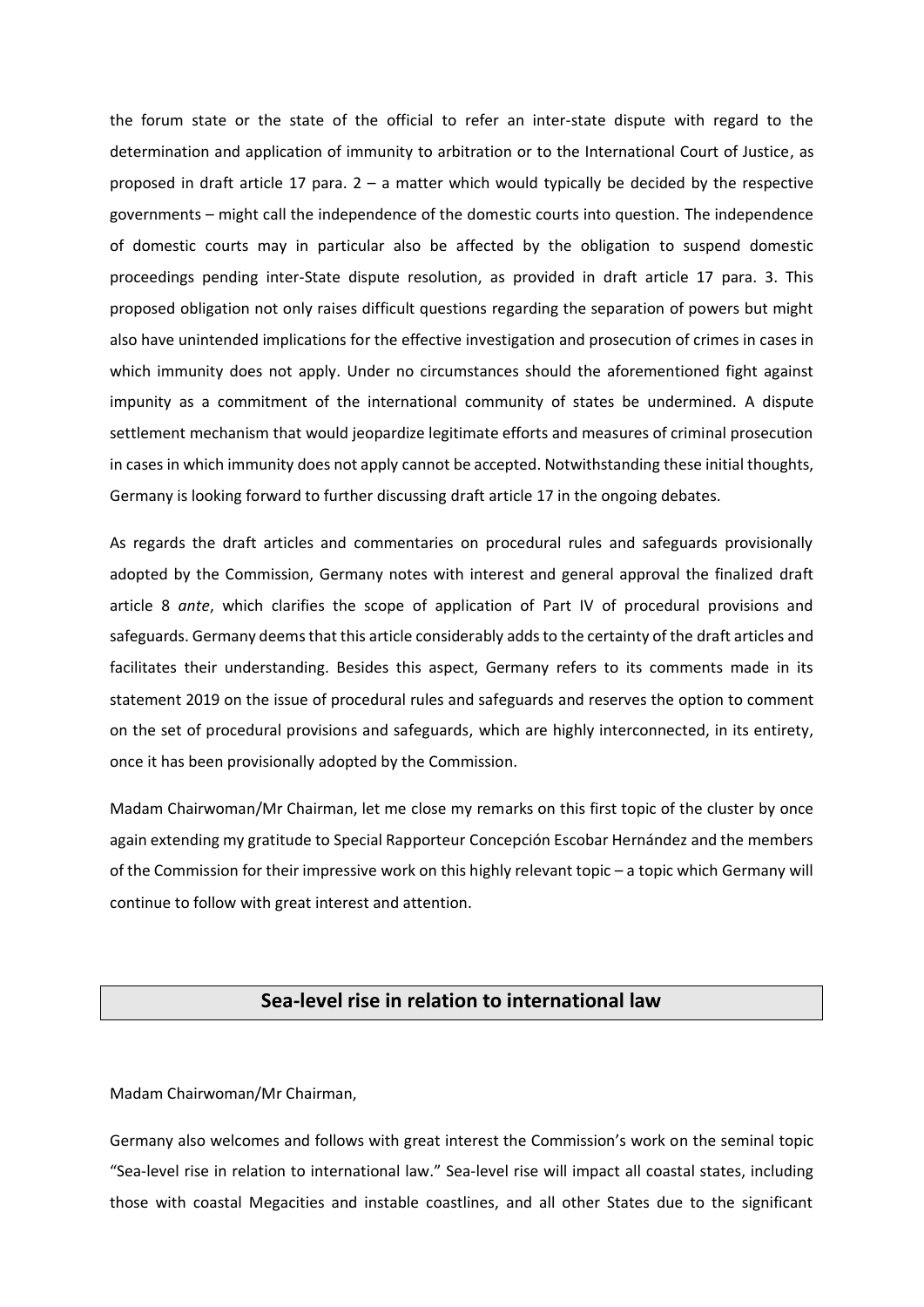implications for stable international relations, economic prosperity and the enjoyment of human rights. It is in particular the small island states as well as states with low-level coastal areas or large river deltas which will be disproportionately affected by the phenomenon.

Being a coastal state, sea-level rise will also have direct effects in Germany, as has recently been recognized also by the Federal Constitutional Court (Bundesverfassungsgericht) in its landmark decision of 24 March 2021 on Germany's Federal Climate Change Act of 12 December 2019. In its summary of the background facts on the effects of climate change, the Court *inter alia* referred to reports, according to which "over the last 100 years, sea levels [had] risen about 20 cm in the German Bight and around 14 cm on the German Baltic coast." The Court further mentioned findings which indicated that higher sea levels could increase storms in the North Sea and Baltic Sea and would leave German coastal regions exposed to greater risk of flooding.

As with regard to its root cause, climate change, long-term sea-level rise cannot but be addressed by all States on the basis of cooperation, using the mechanisms, rules, and institutions our multilateral system offers. In this regard, the Commission's work on the topic in Germany's view fulfills a pivotal function in clarifying the role existing international law plays and could play in guiding States' response to sea level rise as a core challenge of our times.

As for the law of the sea-thread of the topic, Germany once more thanks the Co-Chairs of the Study Group, Bogdan Aurescu and Nilüfer Oral, for their insightful and profound first issues paper of 2020. The paper raises salient questions, *inter alia,* on the issue of the preservation of baselines and maritime zones. In this regard, Germany appreciates that, based on the syllabus of 2018, the law of the sea implications of sea level rise are examined by the ILC Study Group in full respect of the integrity of the United Nations Convention on the Law of the Sea. Germany commits to support the process and work together with others to preserve their maritime zones and the rights and entitlements that flow from them in a manner consistent with the Convention, including through a contemporary reading and interpretation of its intents and purposes, rather than through the development of new customary rules.

Germany looks forward with interest to the second paper of the study group on the issues of statehood and the protection of persons affected by sea-level rise. Especially the latter aspect, Germany believes, is of particular urgency. As the Convention relating to the Status of Refugees and its 1967 Protocol do not apply to so-called "climate refugees", it might be helpful to further clarify possible human rights based non-refoulement obligations of States – taking into account also the views adopted by the Human Rights Committee in a case against New Zealand concerning a Kiribati national's deportation to his home country.